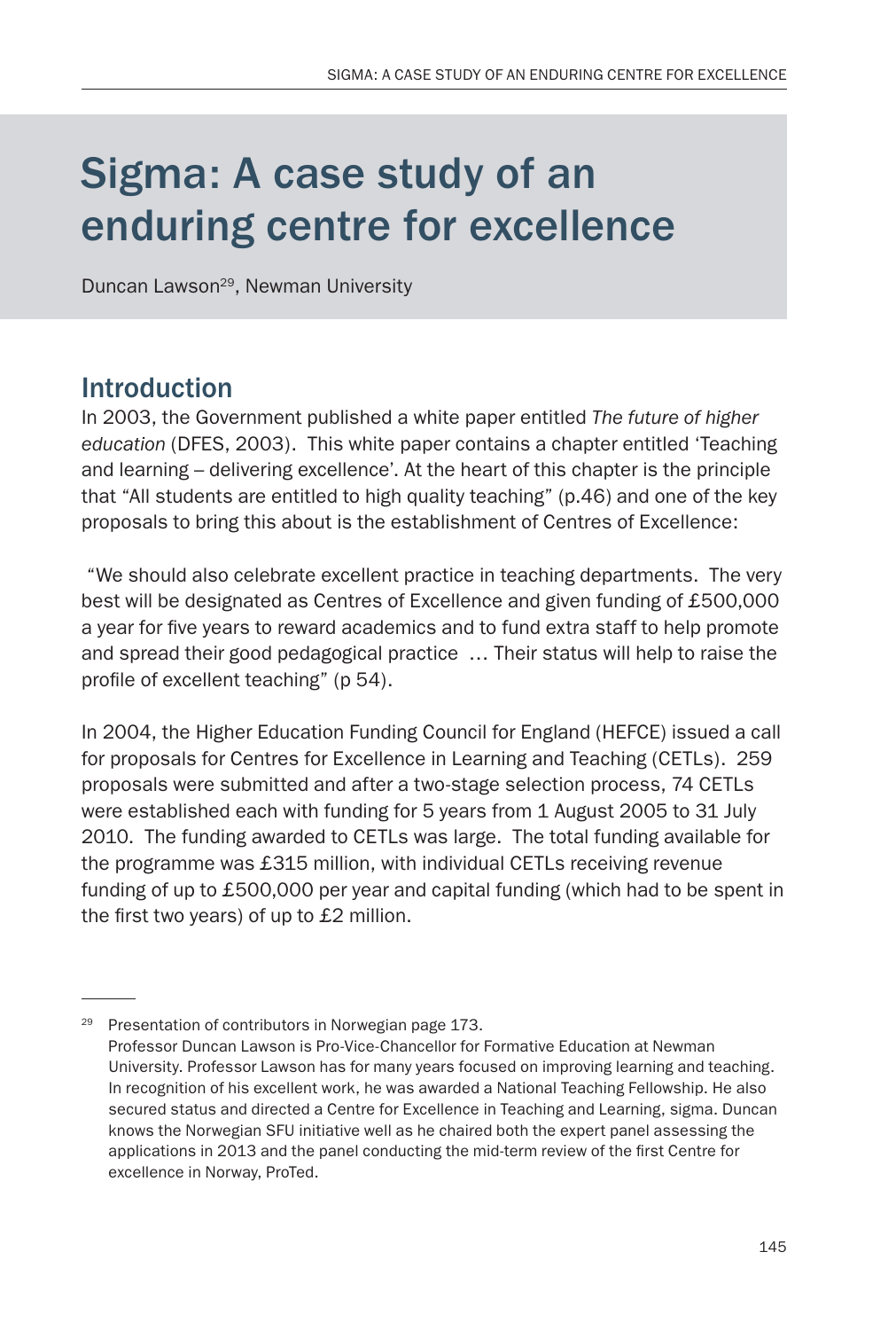In the guidance relating to drafting proposals, the major emphasis was put on establishing existing excellence and on the plan of activities for the five year funding period. CETLs were expected to develop teaching practices which would further enhance their existing excellence. Bidders were specifically encouraged to be innovative and explore 'risky' developments (particularly with regard to the use of new technologies) which, it was accepted, might not succeed. Although the white paper had focused on reward for academic staff who had delivered excellence and funding for additional staff to help "spread their good pedagogical practice", reward and dissemination appeared to be less significant in the bidding guidance.

One of the CETLs established through this process was sigma, Centre for excellence in university-wide mathematics and statistics support. sigma was a collaborative CETL between Loughborough and Coventry Universities<sup>30</sup>. This case study records the history of sigma during its time as part of the CETL programme (2005-2010) and its development since the end of the CETL programme (and accompanying funding). The vast majority of CETLs ceased to exist as discrete entities after July 2010, sigma on the other hand has flourished securing funding from both host institutions to maintain the work it had carried out directly with students. In addition, sigma has continued its cross-sector activities, initially through participating in the National HE STEM Programme (2009-2012) and, following that, with a project funded by HEFCE specifically aimed at developing a sustainable mathematics and statistics support community (2013-2016). Having traced the development of sigma from 2005 to date, the case study will close by looking to anticipated future developments.

### **Context**

Throughout the 1990s, there was growing disquiet in a number of organisations (universities, professional bodies, learned societies) about the state of mathematics education in England. Following the publication of several influential reports, such as *Measuring the Mathematics Problem* (Engineering Council, 2000), the Government established a national enquiry into post-14 mathematics education under the chairmanship of Professor Adrian Smith. The report of this enquiry made a number of wide-ranging recommendations and, although focused on secondary school education, did address some issues in higher education. One comment is particularly telling: "Higher Education has

<sup>&</sup>lt;sup>30</sup> Duncan Lawson was a co-Director of Sigma, He no longer works at Coventry University, but is still a Director of Sigma (editors remark).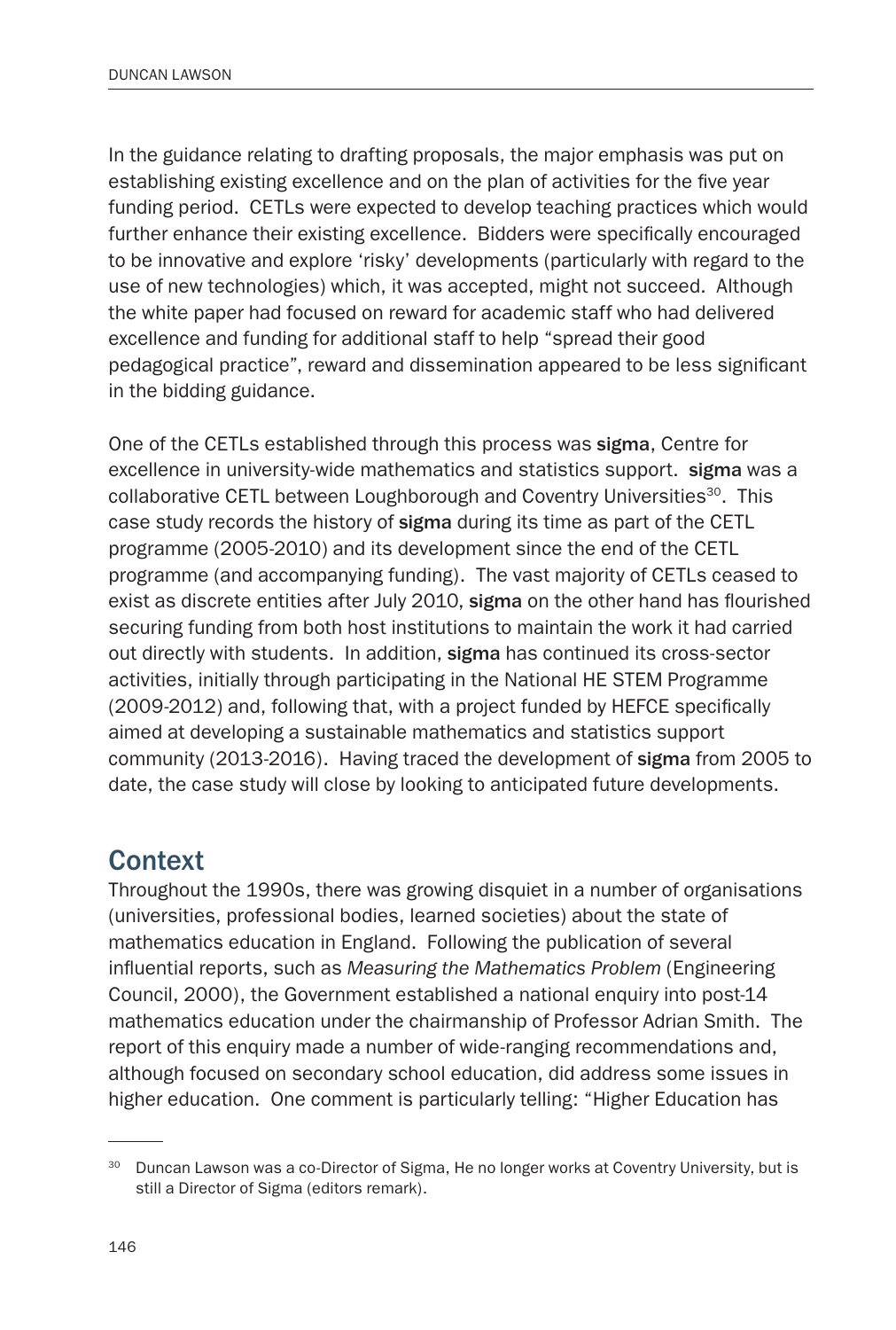little option but to accommodate to the students emerging for the current  $GCE^{31}$ process" (Smith, 2004, p.95).

Universities had already realised this for themselves and were making this accommodation in a number of ways. One of these ways was through the establishment of 'mathematics support centres'. The most common model of such centres was that of the 'drop-in centre'. In this model, the centre is staffed for a set number of hours per week and during these hours students can 'drop-in' to seek assistance with mathematics from the duty tutor. In addition to the opportunity to speak one-to-one with tutors, mathematics support centres also, typically, provided self-learning resources such as hand-outs and online materials.

One of the first such centres in higher education was the BP Mathematics Centre at Coventry University, which was established in 1991 with funding from the BP Engineering Education Fund to provide assistance in mathematics to engineering students. Over the years, the remit of this centre had expanded from a focus on engineering students, through all students taking a mathematics or statistics module as part of their programme, to any student in the university needing assistance with any aspect of mathematics, statistics or quantitative methods. Although funding from BP had ended in the mid-90s, the (renamed) Mathematics Support Centre received a small amount of central funding from the University in order to provide this service to students.

Several universities visited the Centre at Coventry, including, in 1996, colleagues from Loughborough University. Following this visit, the Mathematics Learning Support Centre, based extensively on the provision at Coventry, was established. As at Coventry, the Centre received a modest amount of central funding in order to cover its operational costs (primarily staffing costs).

In the period from 1996 through to the call for CETL proposals in 2004, colleagues from Coventry and Loughborough had collaborated together on several projects, most notably the mathtutor and mathcentre projects $32$ . The mathtutor project developed an extensive set of learning resources, based around instructional videos, relating to mathematics at the transition from secondary to higher education. The mathcentre project established an online

<sup>&</sup>lt;sup>31</sup> GCE stands for General Certificate of Education and represents the final stage of secondary schooling. The typical GCE qualifications are known as A Levels (Advanced Levels).

<sup>32</sup> *[www.mathtutor.ac.uk](http://www.mathtutor.ac.uk)* and *[www.mathcentre.ac.uk](http://www.mathcentre.ac.uk)*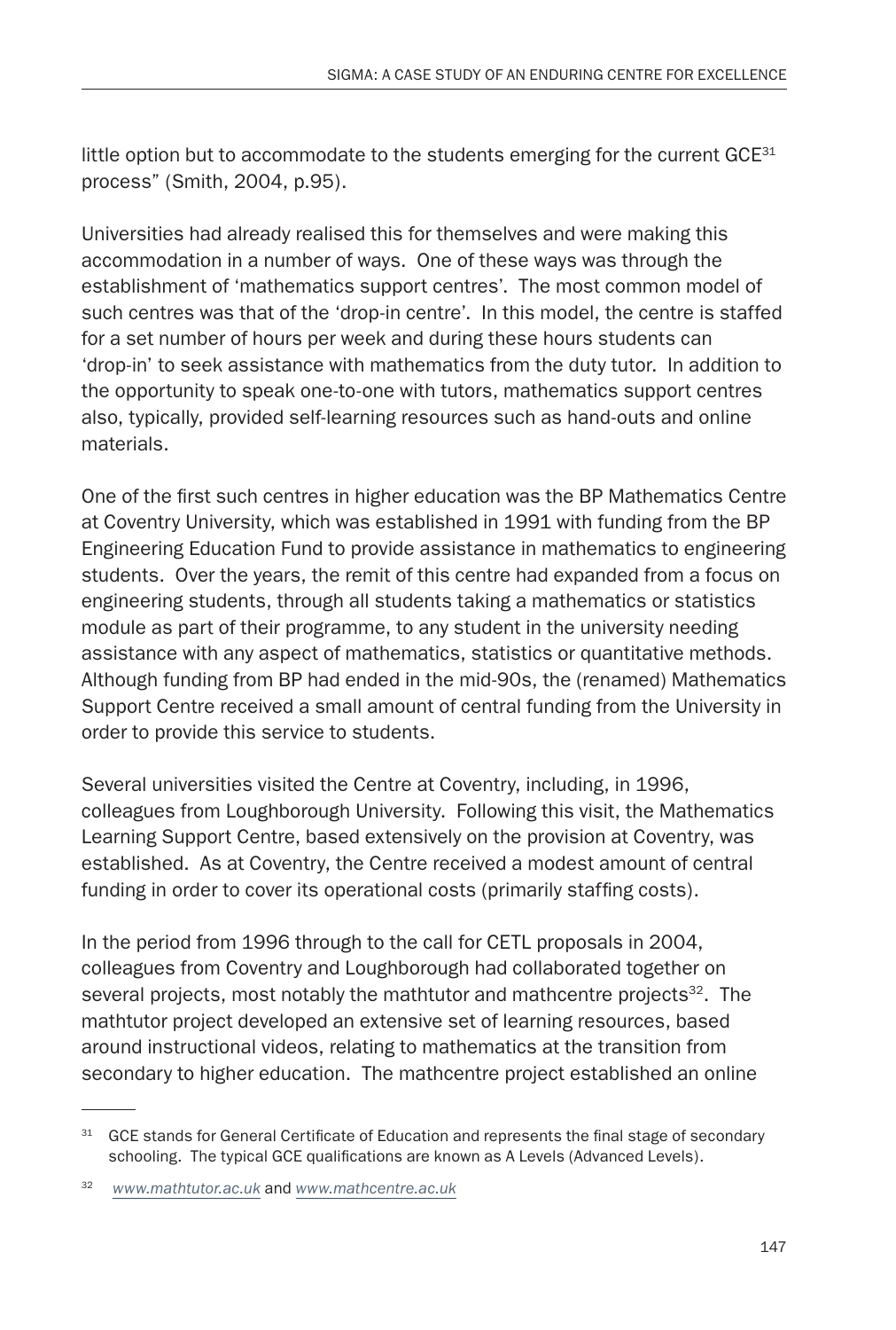mathematics support centre providing an extensive range of resources for use directly by students or by academic staff providing mathematics support (thereby saving multiple 'reinvention of the wheel' since the topics that students struggled with tended to be the same at all universities).

When the call for CETL proposals was made in 2004, Loughborough and Coventry were able to present a record of substantial experience in relation to the provision of mathematics support and, unlike several other collaborative proposals, evidence of existing collaboration over a period of several years with many tangible outputs. Although the guidance for development of proposals concentrated much more on establishing excellence and the planned activities during the five years of funding than on dissemination, the Loughborough / Coventry proposal had a significant external focus built into it from the outset. Following the two round selection process, which required a short application followed by a "full application" (but no site visit), the proposal was successful and sigma, Centre for Excellence in University-wide Mathematics and Statistics Support was established.

# sigma: the CETL years (2005-2010)

#### Student-focused work

A key focus of sigma's activity was the work that it did directly with students in the two host institutions. This revolved around, but was not limited to, the drop-in centres. Using the capital funding, a completely new centre was created at Loughbrough whilst at Coventry, extensive refurbishment took place. The outcome in both institutions was large, attractive learning spaces with technology-rich teaching spaces close by.

The CETL funding enabled the staffing provision in the drop-in centre to be increased, meaning that a high quality of service could be offered to students.

The reaction from the students was very positive. In 2004/5, the year before the CETL began, the total number of visits by students to the drop-in centres across both institutions was just over 6,000. By 2008/9 (i.e the  $4<sup>th</sup>$  year of sigma's existence as a CETL), this total had risen to well over 12,000 – it had more than doubled. Qualitative feedback also illustrated the value that students place on the maths support centre. The quotes below are typical of the feedback received from students: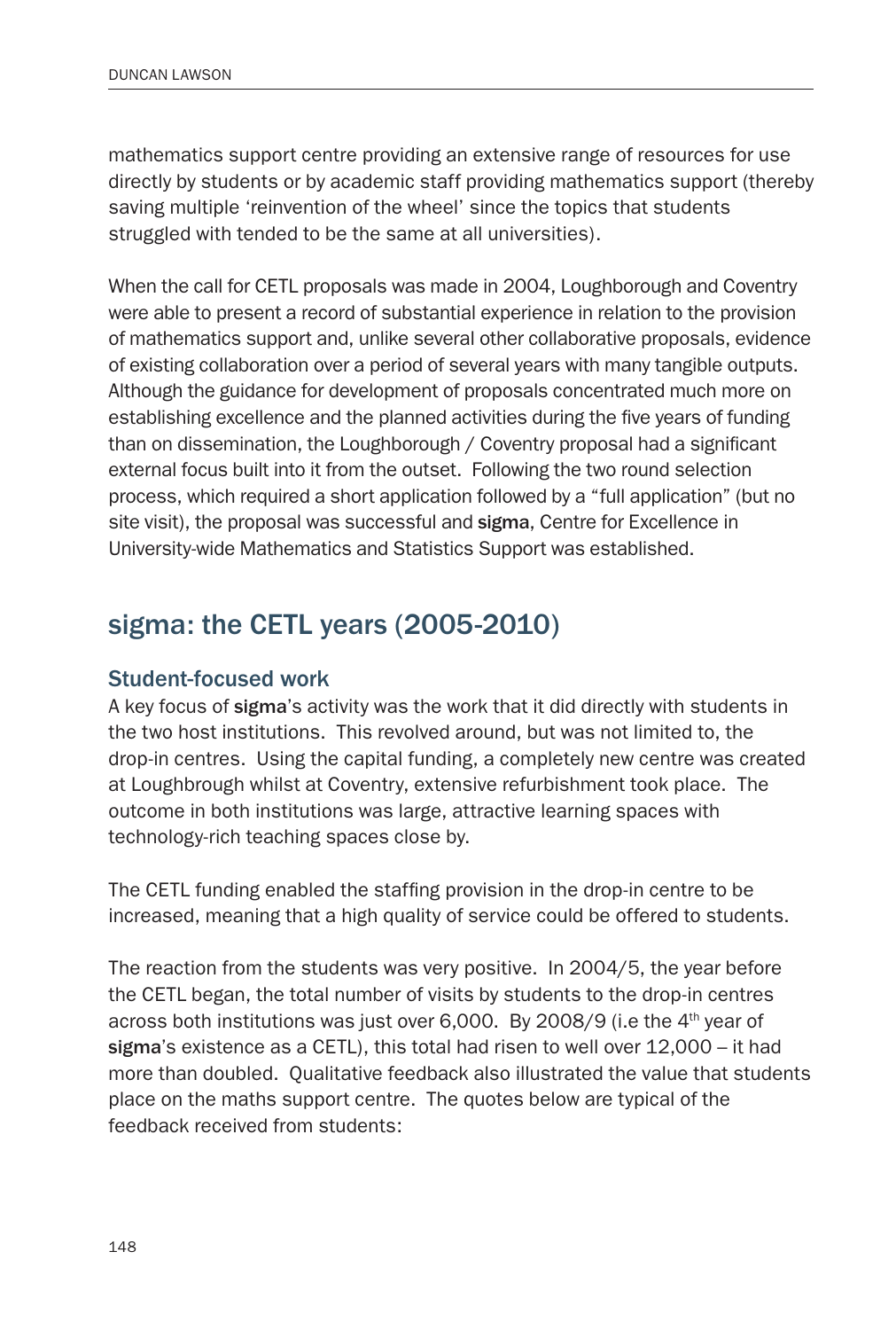*"The Centre's service is nothing short of excellent. The friendly, welcoming staff are always available to support your studies where no query, question or problem is ever too much."*

*"My memories of using the Maths Support Centre can be summed up in one word – Excellent."*

A more in-depth analysis of the ways students perceived and used maths support can be found in Solomon et al (2010).

A new service, the Statistics Advisory Service (SAS) was introduced. It was acknowledged that often students' needs in statistics support could not be satisfactorily met through a short interaction with a tutor in a drop-in centre. Where students were undertaking large scale projects which involved gathering and then analysing large amounts of data, what was needed was a longer appointment where the tutor could focus solely on the one student, gaining an understanding of the overall nature of the project in order to give meaningful support. The SAS therefore did not operate on a drop-in basis, but through bookable appointments which guaranteed students uninterrupted one-to-one support.

Traditionally, users of the drop-in centres had come mainly from students of engineering and mathematics but with the new centres and the new services such as the SAS, the discipline base of students widened considerably. This was achieved partly through the attractiveness of the new facilities and the relevance of the new services. But, in addition, there was also a focused campaign to deliberately target subject areas, such as Nursing and Midwifery and Political Science, which had not engaged to any great extent with maths support previously. Students were key in this advertising campaign.

### Working with students

sigma engaged with students in a variety of ways. Some students were employed as ambassadors and summer interns. Ambassadors were given the role of promoting mathematics and statistics support to other students. They did this in a variety of ways including going to lectures on other courses and doing "shout outs" (with the permission of the lecturer concerned); running a 'maths health check' around the campus (dressed in white coats, operating theatre scrubs and brandishing stethoscopes); and designing publicity materials such as posters and postcards. One such poster features two students at a party with the young man trying to "chat up" the young lady. The slogan across the bottom of the poster read "What's the probability he's going home alone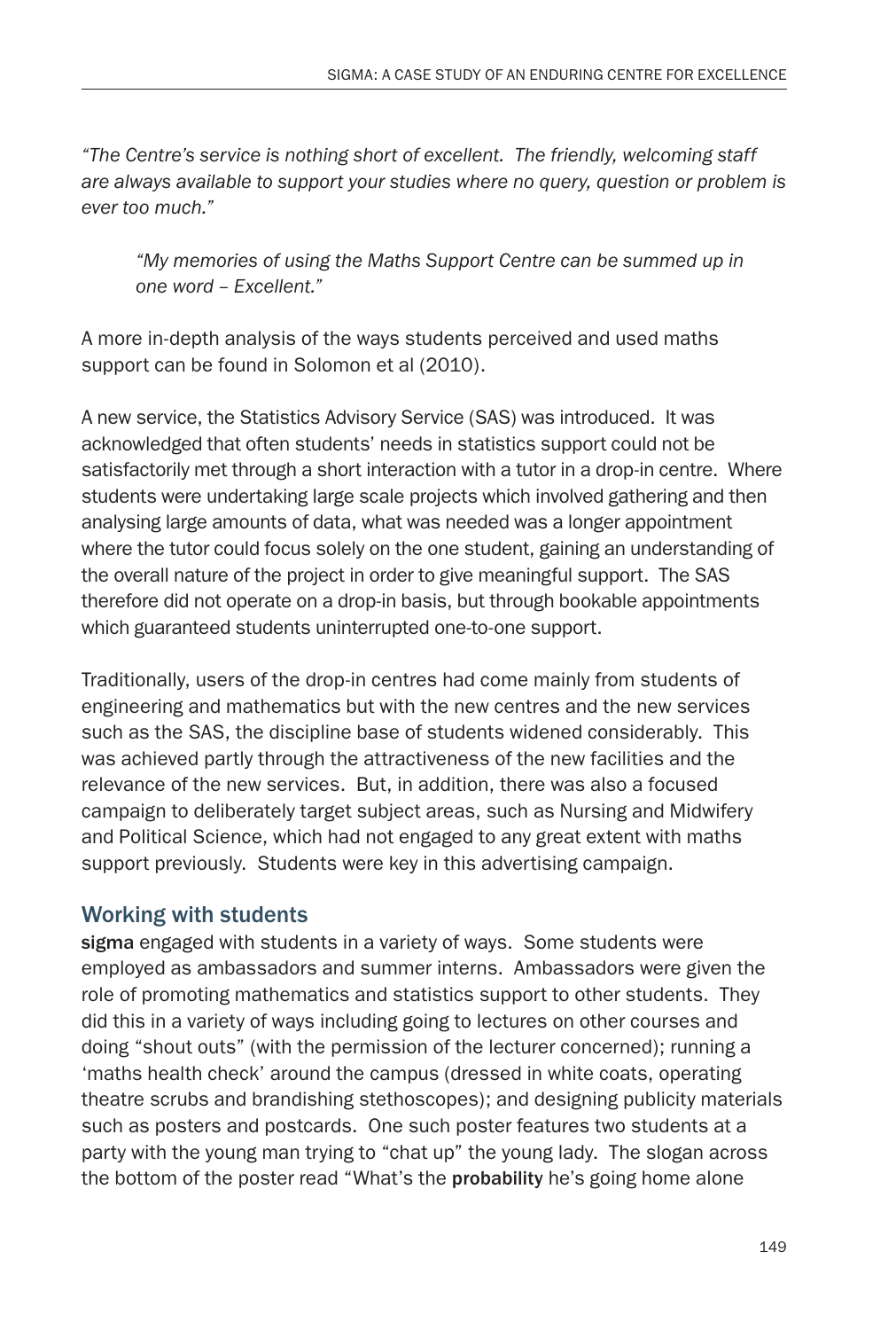tonight?" with information about the times and the place to get drop-in support in statistics underneath. Other ambassadors produced a short video clip, accompanied by the Beatles song "Help!", featuring a student despairing of his mathematics and then visiting the drop-in centre and resolving his problems.

Summer interns worked on specific projects with members of sigma staff during the summer vacation. These projects covered a number of different areas such as the development of learning resources to support particular modules, questions to be used with personal response systems ("clickers") during lectures and banks of questions for use in computer-assisted assessment software to allow repeated practice. Following the success of the summer internships, sigma moved on to offering year-long paid placements for students taking "sandwich degrees".33

#### **Dissemination**

As mentioned previously, the activity plan in sigma's CETL proposal was outwardly looking from the beginning. The CETL bidding guidelines had suggested that bidders should plan to work with their relevant subject centre<sup>34</sup> to facilitate dissemination. For sigma, the relevant subject centre was the Maths, Stats & OR (MSOR) Network, based at the University of Birmingham. Unlike many CETLs (and several subject centres), sigma saw this as a significant opportunity, particularly for the first two levels of dissemination: for awareness and for understanding (Harmsworth and Turpin, 2000). The MSOR Network published a quarterly academic magazine, *MSOR Connections*, and sigma provided a regular column for this publication. The subject centre also attempted to bring together all the CETLs working in areas relevant to mathematics, statistics and operational research to share practice and encourage collaboration and sigma played a key role in these joint events.

One key outcome of the collaboration between sigma and the subject centre was the establishment of the CETL-MSOR conference (here the acronym stands for 'Continuing Excellence in Teaching and Learning in Mathematics, Statistics and Operational Research). Although the subject centre no longer exists, sigma has

<sup>&</sup>lt;sup>33</sup> A sandwich degree is a course which includes a paid period of employment in a position related to the subject being studied in the degree. A student on a sandwich degree follows exactly the same academic programme of study as students on a "standard" degree, but additionally has a placement meaning that their course is a year longer.

<sup>&</sup>lt;sup>34</sup> The Higher Education Academy, a cross-sector body charged with enhancing learning and teaching in all universities, funded 24 subject centres to deliver discipline-specific learning and teaching enhancement.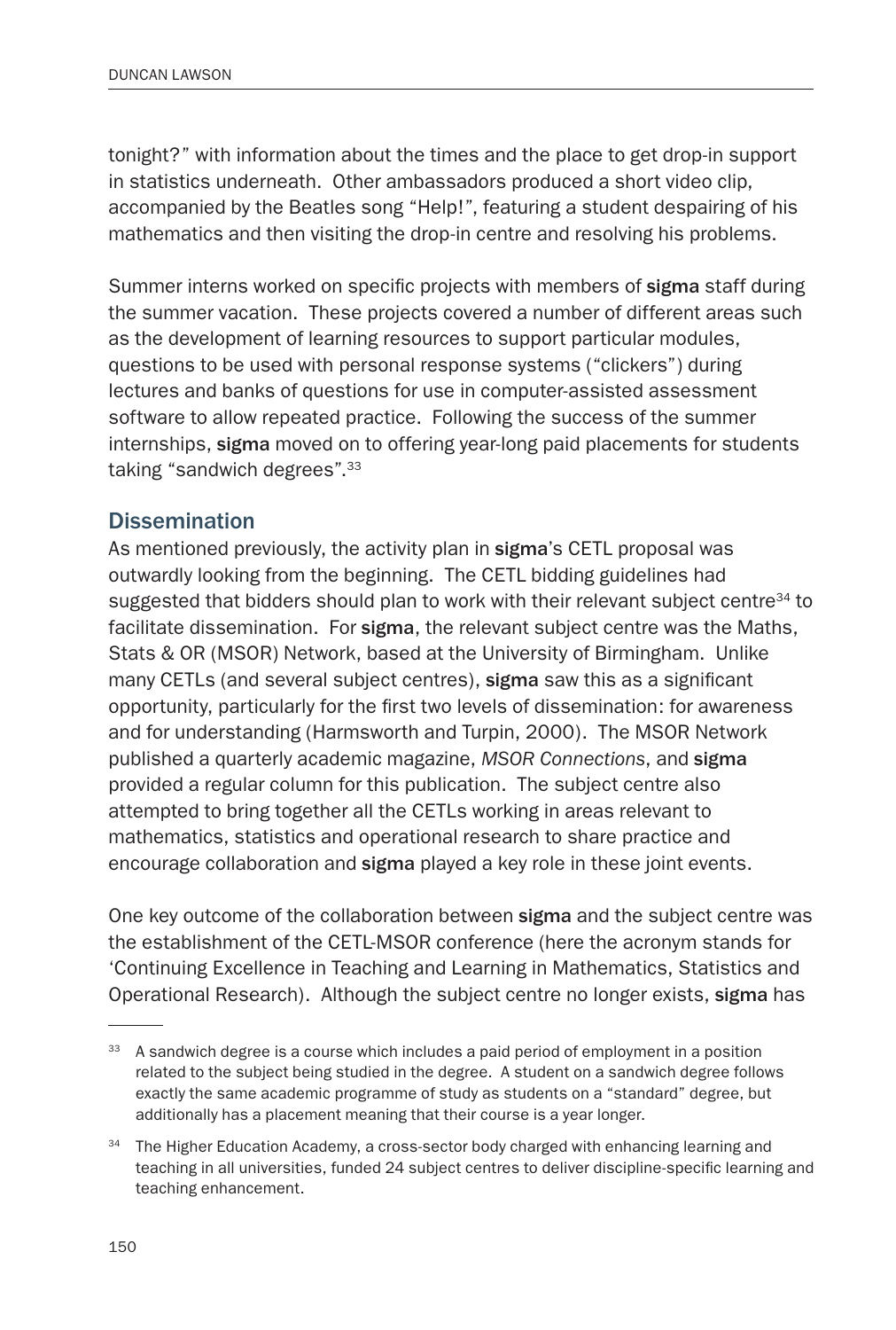maintained the conference (the  $10<sup>th</sup>$  annual conference took place at the University of Greenwich in September 2015) and it has become established as the UK's leading conference on issues relating, not just to mathematics and statistics support, but to learning and teaching mathematics and statistics in higher education.

Towards the end of the CETL programme in 2009, as mathematics support was becoming established in many universities throughout the country, sigma introduced a prize scheme to recognise the Outstanding Contributor to mathematics and statistics support. Staff from Coventry and Loughborough Universities were prohibited from being nominated for the prize. In 2010, a second award, for the Rising Star in mathematics and statistics support was introduced.

Staff at sigma were aware that Coventry and Loughborough were not the only universities providing mathematics support and that there was much good practice at other institutions. In order to capture and spread this good practice, sigma offered 'secondment opportunities'. Colleagues in other institutions were encouraged to apply for secondment funding. Two kinds of secondments were available: short-term or long-term. For short-term secondment, the colleagues would visit sigma for a short period, typically one or two weeks, with a view to observing the way in which sigma approached a particular aspect of mathematics support (for example, advertising the service to students or evaluating the support provision) with a view to implementing, in their own institutions, the lessons learned during the visit. Long-term secondments did not require the secondee to actually visit sigma, but rather to specify a project relating to mathematics support that they wished to undertake that could be of benefit both in and beyond their own institution. A member of sigma staff would be assigned as a link person to the secondee to provide input (and progress monitoring). The costs of the secondment (travel and accommodation in the case of short-term and staff time and equipment in the case of long-term) were covered by sigma. These secondments proved an effective form of dissemination for action, enabling colleagues at many institutions to identify themselves with sigma and to produce resources that were shared throughout the sector.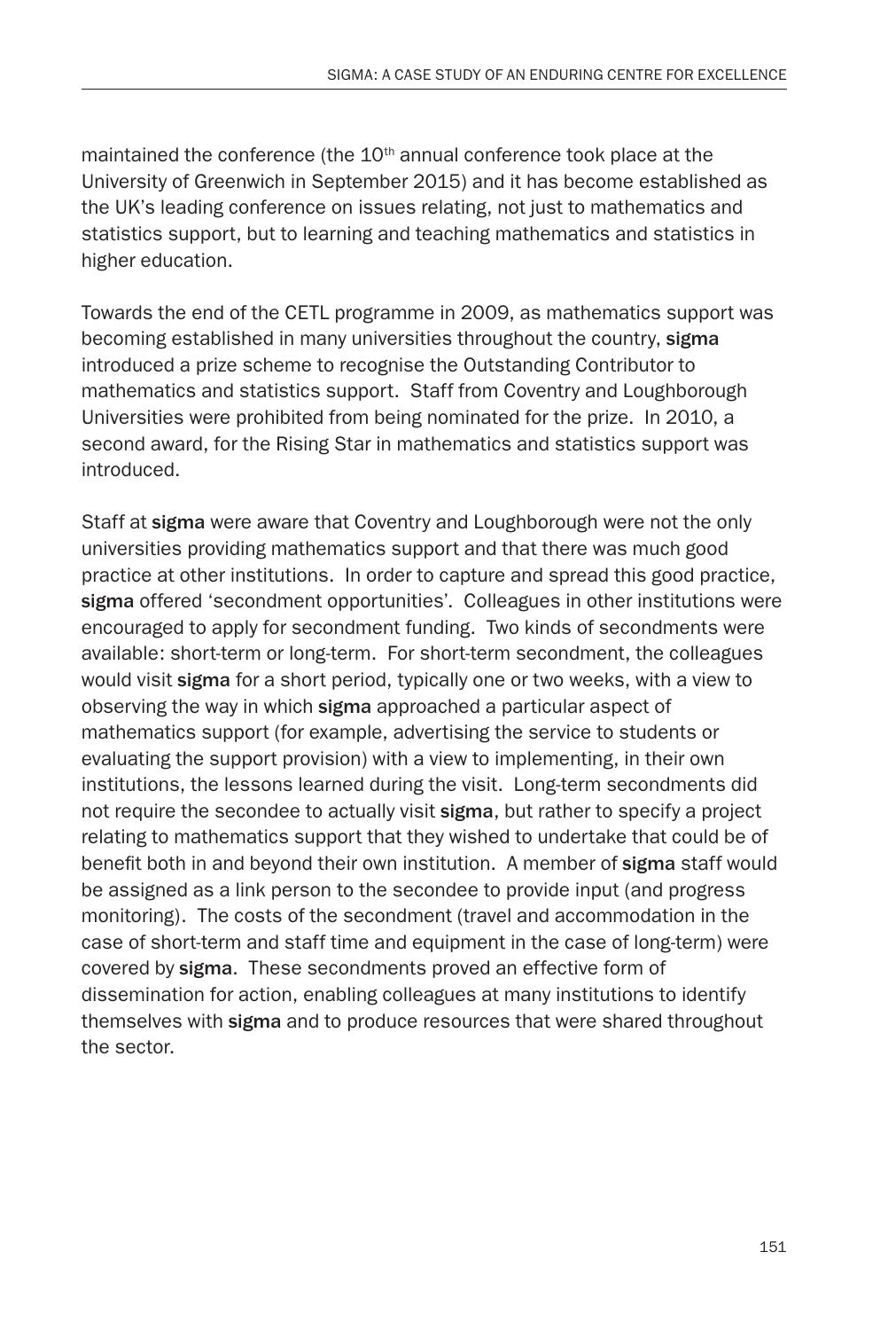#### New Centres and Regional Hubs

The annual conference, the prize scheme and the secondments were all designed to move to the third level of dissemination: dissemination for action (Harmsworth and Turpin, 2000). These were all ways of involving colleagues from other institutions in mathematics support and of creating in them a sense of involvement in the work of sigma.

However, from the outset, sigma had built in an even stronger form of dissemination for action. The original proposal contained a commitment to work with the University of Leeds (a university that had no mathematics support provision) to establish a support provision there. This was to be paid for from sigma's CETL funding for a period of two years. This experience would be used to develop a blueprint that other universities could use for initiating mathematics support. The proposal also contained an undertaking to offer funding to two other universities that did not have mathematics support to enable them to establish their own provision.

The development with Leeds went ahead as planned. A drop-in centre was established and funded by sigma for two years. During this period, the centre was able to demonstrate its value to the University management who continued to provide resource for the centre when the sigma funding had ended. The experience of establishing this drop-in centre provided many valuable lessons and an informal blueprint was developed and then refined as sigma assisted in the support of other universities through its CETL activity and work within the National HE-STEM programme (discussed later). This led to the publication of a guide *How to set up a mathematics and statistics support provision* (Mac an Bhaird and Lawson, 2012).

In order to meet the commitment of establishing two further centres, sigma ran a competitive bidding competition. Universities wishing to secure the funding had to set out their proposals, indicating that they had identified a need and had well-thought out ways of addressing this. Furthermore, there had to be institutional support for the proposal, evidenced by the provision of matched funding for the two years of sigma funding. The funding was allocated to Bath and Sheffield Universities who both submitted very well worked through proposals. Again, with these two drop-in centres, by the time sigma funding ended, the value of the support provided was so clear that both universities provided resources to continue the work.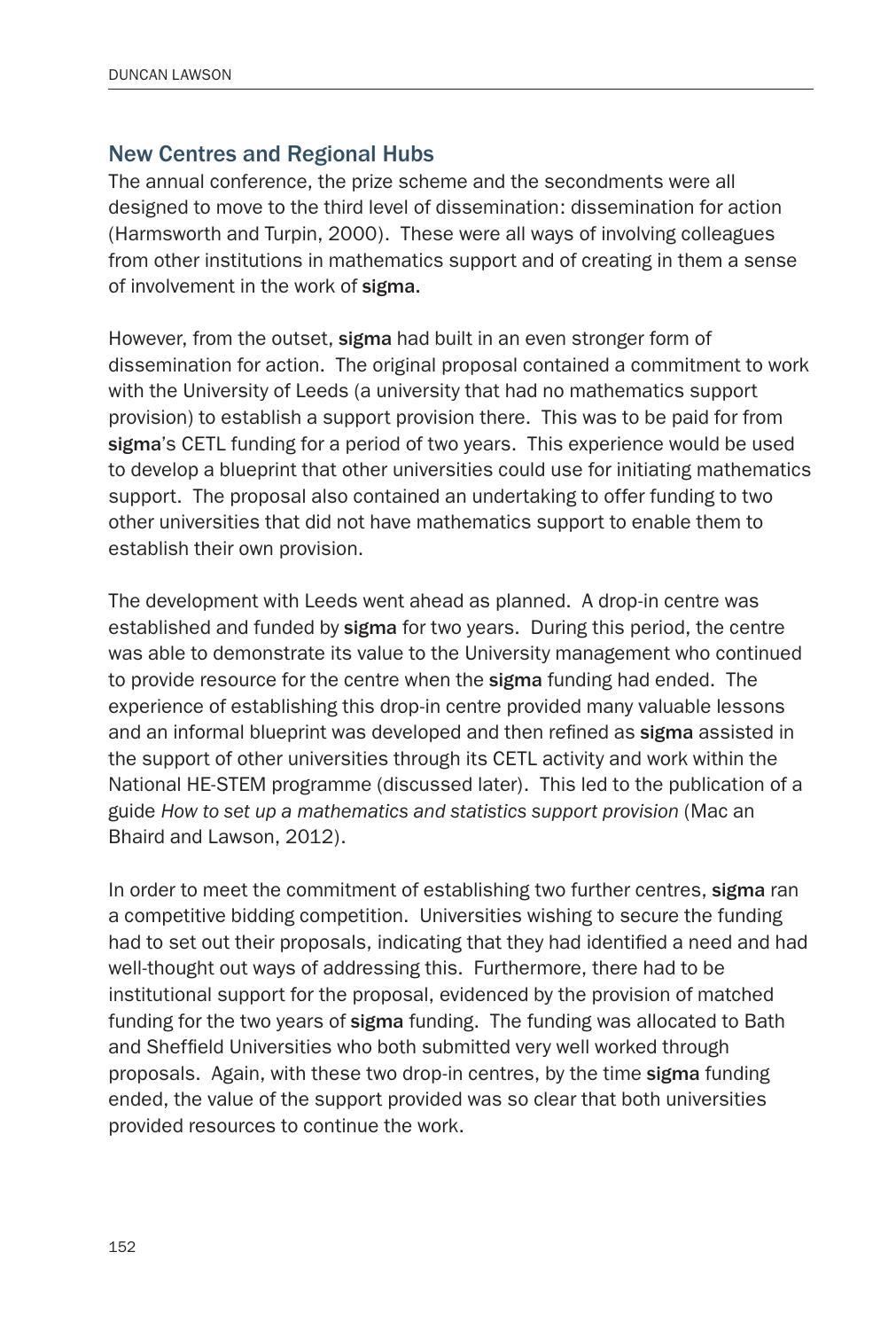In the latter stages of the CETL programme, colleagues from the recently established maths support provision at Bath University approached sigma with a suggestion that they be designated as a sigma regional hub. The number of universities providing mathematics support was steadily increasing, but in many institutions this was delivered on very limited budgets. Often the entire responsibility fell on a single individual. The colleagues from Bath argued that it would be good for such individuals to be able to interact with colleagues from other universities who were providing mathematics support to share good practice and receive moral support. Furthermore they reasoned, this support needed to be available relatively locally (without the need for a trip to Coventry or Loughborough). Their idea was that as a regional hub, they would facilitate one or two staff development and networking events each year and promote relationships whereby isolated individuals knew a number of other maths support providers who could assist them when they needed help. This proposal was accepted by sigma who provided funding to pilot the idea and the South-West regional hub was created.

CETL funding came to an end for all CETLs on 31 July 2010. At earlier stages of the CETL programme, there had been suggestions from the funders that continuation funding might be available to enable the more successful CETLs to continue, but this never materialised. On 1 August 2010, many CETLs ceased to exist as identifiable entities. However, sigma was not one of these.

### Relationships with Senior Management and Continuation

sigma had cultivated effective relationships with senior management in the two host institutions during the five years of the programme. The sigma Board was co-chaired by Pro-Vice-Chancellors from the two universities. The sigma directors ensured that the two Vice-Chancellors were regularly apprised of sigma's activities, through short emails, through newsletters and by inviting them to give short addresses at workshops and conferences, particularly if notable external colleagues were present.

In 2010, with the end of CETL funding in sight, a key publication outlining sigma's achievements during the programme, *Celebrating success in mathematics and statistics support* (sigma, 2010) was produced. The two Vice-Chancellors were invited to write a joint Preface for this document and they both willingly accepted. This report prominently displayed a quote from a senior Irish academic made during the opening address of an Irish conference on Mathematics Learning Centres: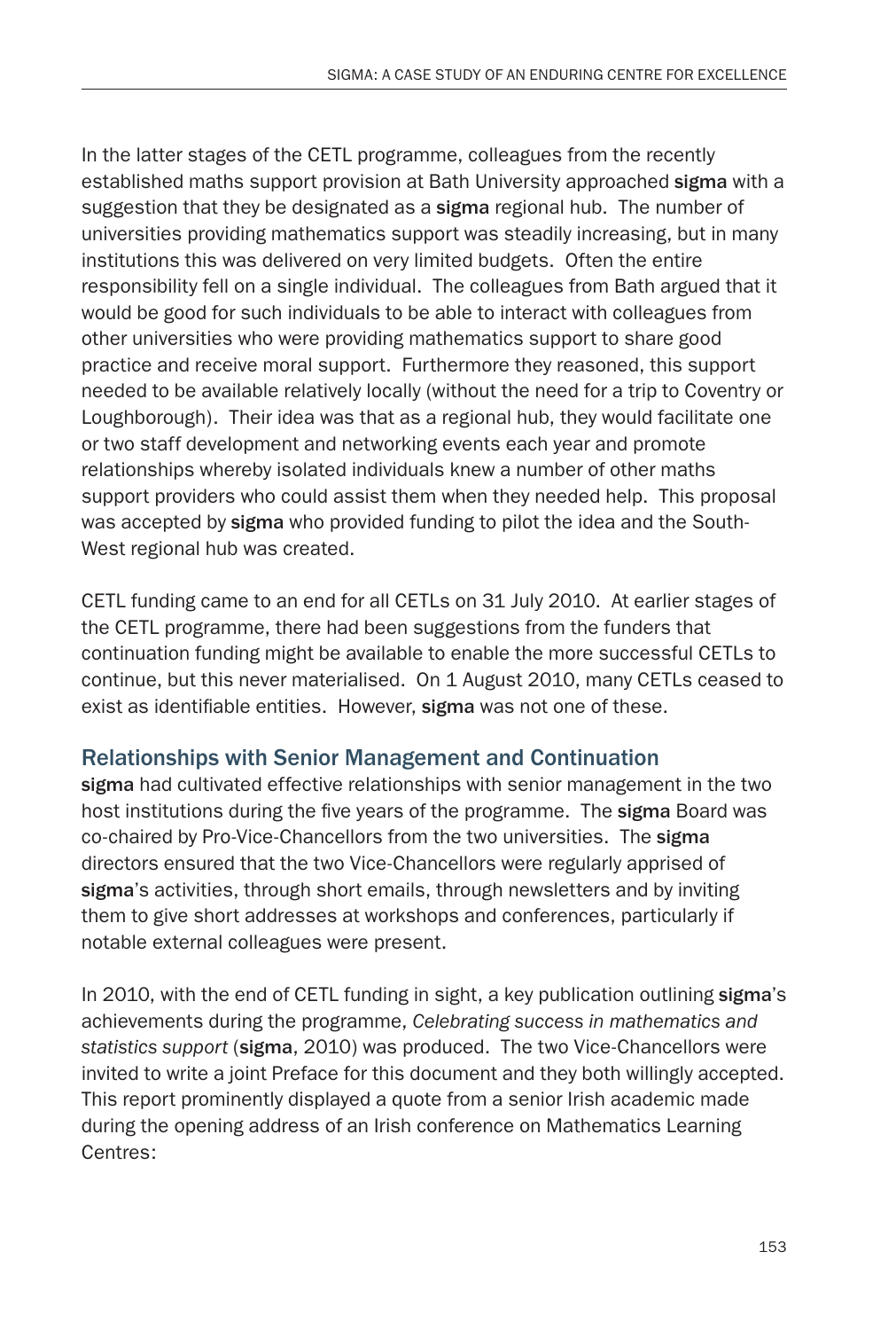*"We stand on the shoulders of giants. From our point of view, the giants are Coventry and Loughborough Universities and sigma*. *We have unashamedly copied our ideas from them."* (sigma, 2010, p.2)

This served as a timely reminder to the Vice-Chancellors of the contribution that sigma was making to the reputation of their institutions, not only in England but internationally.

The summative evaluation report of the CETL programme (SQW, 2011, p. v) identified "the need for good senior management links and institutional visibility" as key elements in success. This was something that sigma had realised from the outset. The steps that sigma took to engage senior management at the two institutions were not a campaign of "spin" but rather one of ensuring that sigma's achievements were noticed.

As the end of CETL funding drew near, sigma negotiated with senior management at both institutions for funding to continue its work. Before the CETL programme, both universities had provided funding for mathematics support. During the period 2005-2010, sigma, using CETL funding, had provided a much higher level of service to students within the two universities and there was ample evidence that the students highly valued this provision. Both universities recognised this and agreed to provide substantial amounts of resource (far in excess of what had been provided prior to the CETL programme) to enable sigma to continue to operate within the host universities. This work has continued to the present day and will continue for the foreseeable future – however, the remainder of this case study will not focus on further developments of the work with students in Coventry and Loughborough Universities, but rather will focus on the role that sigma has continued to play in terms of supporting the sector in its development of mathematics and statistics support.

In these internal negotiations, the **sigma** directors made clear that they were only seeking funds to continue providing mathematics support within the host institutions. As illustrated above, sigma had taken on a significant cross-sector role, but sigma stated plainly that it would not be appropriate for Coventry and Loughborough Universities to fund this cross-sector work and that other sources of funding would be used for this work. This was not simply a negotiating tactic or empty rhetoric since such funding had already been secured, from the National HE STEM Programme. The national work that sigma undertook within this programme is described in the following section.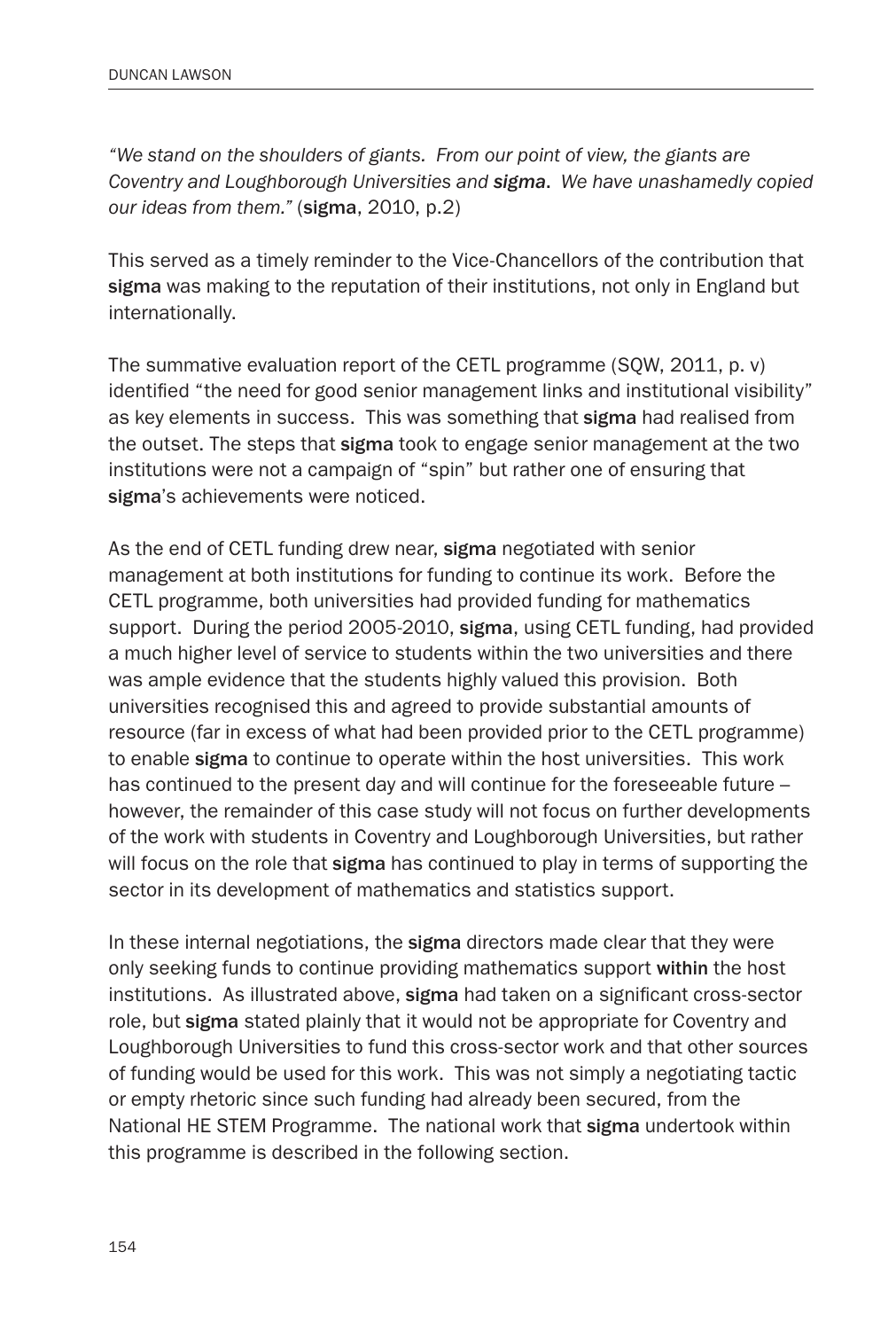### sigma within the National HE STEM Programme (2009-2012)

### The National HE STEM Programme

The National HE STEM Programme was a £12 million project funded by the English and Welsh funding councils (HEFCE and HEFCW) which ran from 2009 to 2012. The purpose of the programme was "to support Higher Education Institutions in the exploration of new approaches to recruiting students and delivering programmes of study within the Science, Technology, Engineering and Mathematics (STEM) disciplines"<sup>35</sup>.

A government report, carried out by the National Audit Office in 2007, had identified that mathematics was a major barrier to the retention of students on STEM courses in higher education:

*"Many students require some additional academic support, especially in the mathematical skills required in science, mathematics, engineering and technology." (NAO, 2007, p.33);*

The leaders of the National HE STEM Programme were aware of the work that sigma had been carrying out as a CETL in terms of assisting other universities to establish mathematics support provision. It therefore invited sigma to be responsible for a strand of activity within the overall programme.

In this strand of activity, sigma was commissioned to further establish mathematics and statistics support within the sector. The plan that sigma put forward to achieve this included: provision of further funding (which would need to be matched by the bidding institution) to establish new mathematics support in institutions which had no support; a competitive bidding process to allocate funds for projects to enhance mathematics support in institutions which already had some provision; national rollout of regional hubs (following the success of the pilot in the south-west at Bath University); the continuation of the CETL-MSOR conference and the sigma prizes; maintenance and further development of the resource websites mathcentre and statstutor<sup>36</sup>; and the development of a range of resources for staff involved in the provision of mathematics support.

<sup>35</sup> *[www.hestem.ac.uk](http://www.hestem.ac.uk)*

<sup>36</sup> *[www.statstutor.ac.uk](http://www.statstutor.ac.uk)*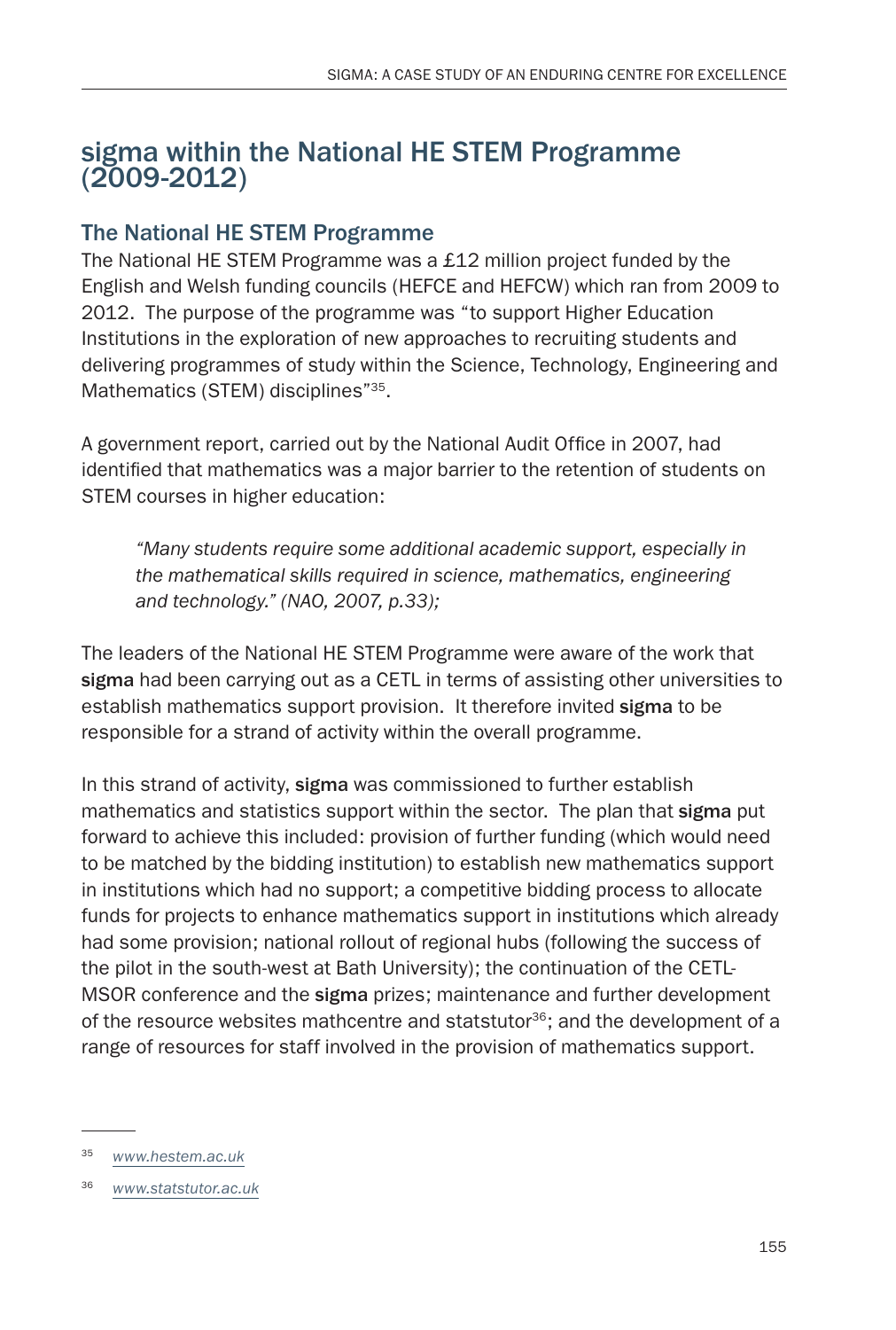#### New Centres and Regional Hubs

A first call for funds for new centres took place and this resulted in funding being awarded to five further universities: Central Lancashire, Kent, Lincoln, London Metropolitan and York. All these universities received funding for two years, which had to be matched by the institution, who also had to give a commitment to consider long-term funding for the provision once sigma funding had ended.

In order to provide a support mechanism for the growing number of relatively inexperienced mathematics and statistics support practitioners, the regional hub concept, which had been piloted in the South-West at Bath University, was rolled out nationally. England and Wales was divided into six regions (North-West and North Wales; North-East and Yorkshire; Midlands; South-West and South Wales; Eastern and South-East) and, in each region, a university was commissioned to act as the regional hub. The key responsibilities of regional hubs were to organise at least two events a year where good practice could be shared and staff development take place; to act as a coordinator and point of contact for all mathematics support practitioners in the region; and to be the liaison point between the region and sigma centrally.

The National HE STEM Programme had designated a small number of universities throughout England and Wales to have a key role within the delivery of the programme – these were called "spokes" and received funding from the lead university (University of Birmingham) to undertake this work.

The Welsh spoke had seen the importance of mathematics support and was disappointed that no Welsh universities were funded in the first funding call (none had applied). They invited sigma to act in a consultative capacity to universities throughout Wales, supporting them to initiate mathematics support with funding from the Welsh spoke. Working in this way, sigma provided staff development for colleagues who would manage mathematics support centres and training workshops for PhD students who would act as tutors within these centres. In this intiative, sigma assisted in the establishment of eight mathematics support centres at universities throughout Wales.

Some universities had initiated mathematics and statistics support without financial support from sigma (although many had made use of resources produced by sigma and had sought advice from experienced colleagues within the sigma network). As these centres already existed, they could not bid for funding to set up a new centre, but several of them were running on small budgets and could benefit from development funding. So, sigma ran an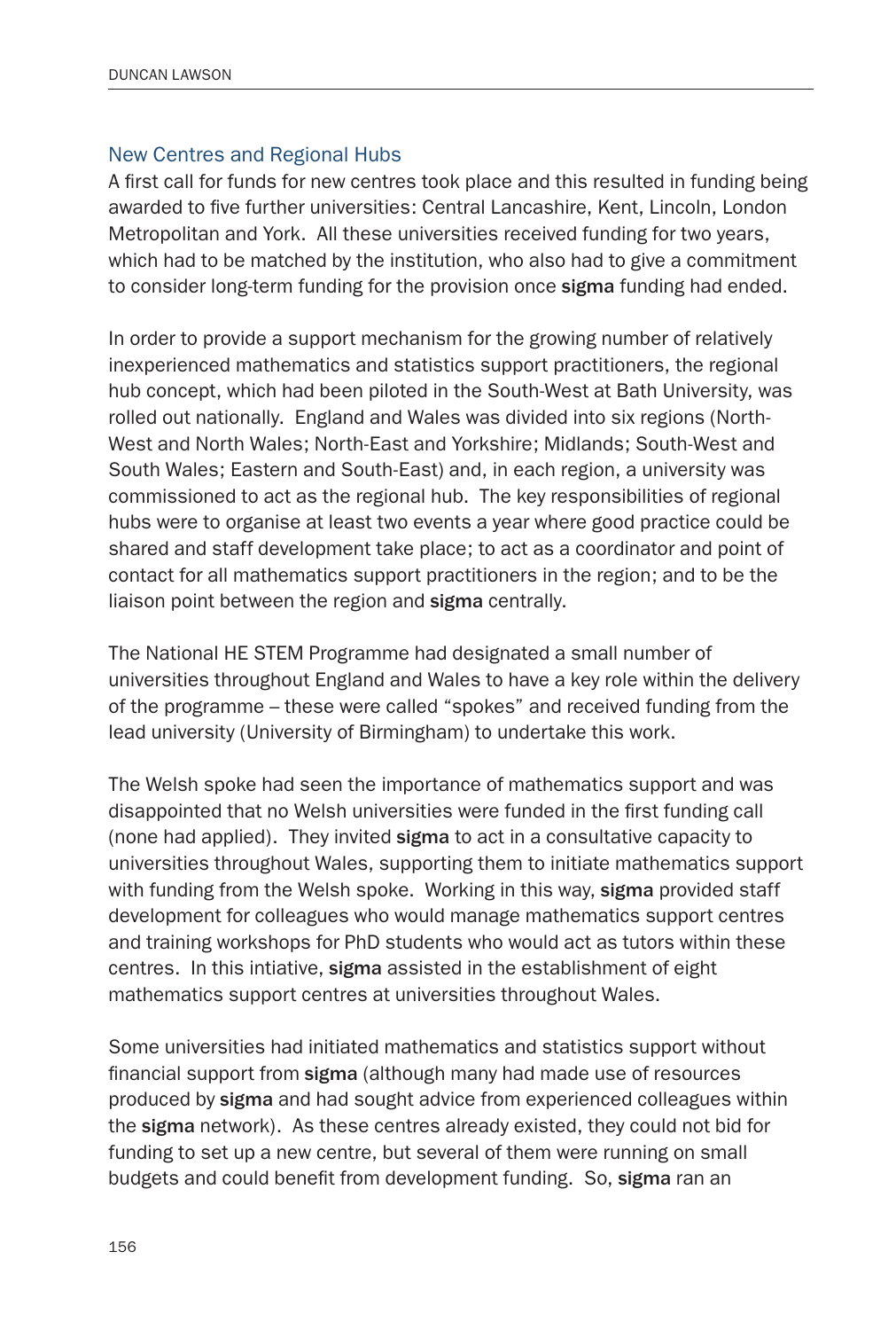"enhancement scheme" whereby universities could bid for funding (which again needed to be matched by the home institution) for a project to improve an already existing mathematics support provision. Six universities received funding to carry out such projects.

As the National HE STEM Programme progressed, it became clear that there was a significant underspend on the total budget available. Areas of the Programme which were recognised as successful were encouraged to bid, within the Programme, for further funding to expand their successful activities. As a result, sigma was allocated further funding for another round of competitive bidding to establish new centres. In this second round, a further nine universities received funding to set up mathematics support. Having learnt from the experience of the first round, when some new centres struggled to establish themselves, each of these nine new centres was allocated a mentor. The mentors were experienced mathematics support practitioners who provided advice and guidance to the new centres through a programme or visits throughout the two years of funding and by being available for phone conversations to discuss problems or proposed new ventures. In this way, many of the teething problems that were present in the first round were dealt with before they became significant in the second round.

### Staff Development and Community Building

It was clear that the mathematics support community was growing rapidly. During the National HE STEM Programme, sigma had provided direct assistance in establishing 22 new mathematics support centres and in enhancing six existing centres. A vast array of learning resources for students was available to the new centres on the mathcentre website, but there was a need for developmental resources for staff too.

To address this, sigma produced a series of guides addressing key issues for those running mathematics support provision, including:

- How to set up a support centre (Mac an Bhaird and Lawson, 2012)
- How to train support centre tutors (Croft and Grove, 2011)
- Gathering feedback from students (Green and Croft, 2012)
- Evaluation of mathematics support provision (Matthews et al, 2012).

These guides were written as practitioners' handbooks rather than academic articles and were widely downloaded from the sigma network website that had been developed as part of the National HE STEM Programme.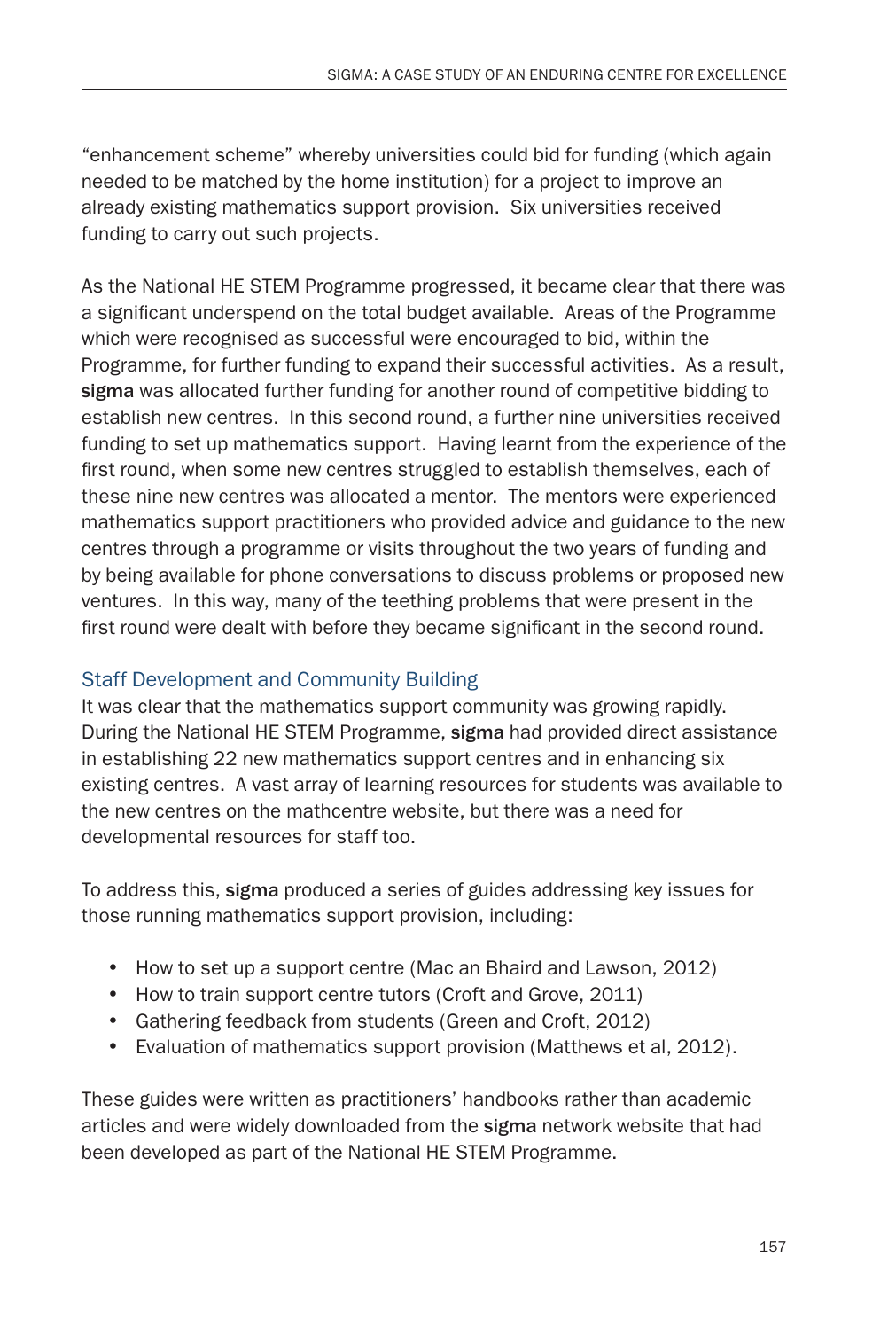The CETL-MSOR conference continued on an annual basis throughout the period 2009-2012, acting as a key focal point for the development of the growing mathematics support community. The conference attracted delegates not only from England and Wales but from further afield. Inspired by the effectiveness of the sigma network, colleagues in Ireland created the Irish Mathematics Learning Support Network<sup>37</sup> and in Scotland the Scottish Mathematics Support Network<sup>38</sup> had also been created. The home pages of the websites of both these networks acknowledge the support of sigma.

#### External Recognition

The Times Higher Education (THE)<sup>39</sup> is a weekly magazine dedicated to Higher Education. The THE awards prestigious prizes annually in a range of categories, such as Outstanding Digital Innovation,Widening Participation Initiative of the Year, and Outstanding Support for Students.

In 2011, sigma won the THE award for Outstanding Support for Students. The judges' citation stated:

*"sigma is a fantastic example of institutions recognising genuine concerns in standards and acting in a positive way to address them. Students' reports about the support they received were exceptionally positive. Loughborough and Coventry should be incredibly proud of delivering support for students in a positive, innovative and transferable way."* 

Another element of recognition came through 'Access Agreements'. In England, if a university wishes to charge fees above £6,000, they must prepare an Access Agreement and have it approved by the Office for Fair Access<sup>40</sup>. The Access Agreement must set out how the institution plans to improve and sustain fair access to higher education – this includes not only recruitment onto courses but also support provided to enable students to succeed. Fletcher (2013) reported that 14 English universities indicated that the provision of mathematics support was part of their fair access strategy. For example, the University of York stated "The York Maths Skills Centre has been set up to provide University-wide support" (*ibid*, p.46).

<sup>37</sup> *<http://supportcentre.maths.nuim.ie/mathsnetwork/>*

<sup>38</sup> *<https://sites.google.com/site/scottishmsn/>*

<sup>39</sup> *<https://www.timeshighereducation.co.uk/>*

<sup>40</sup> *https://www.offa.org.uk/*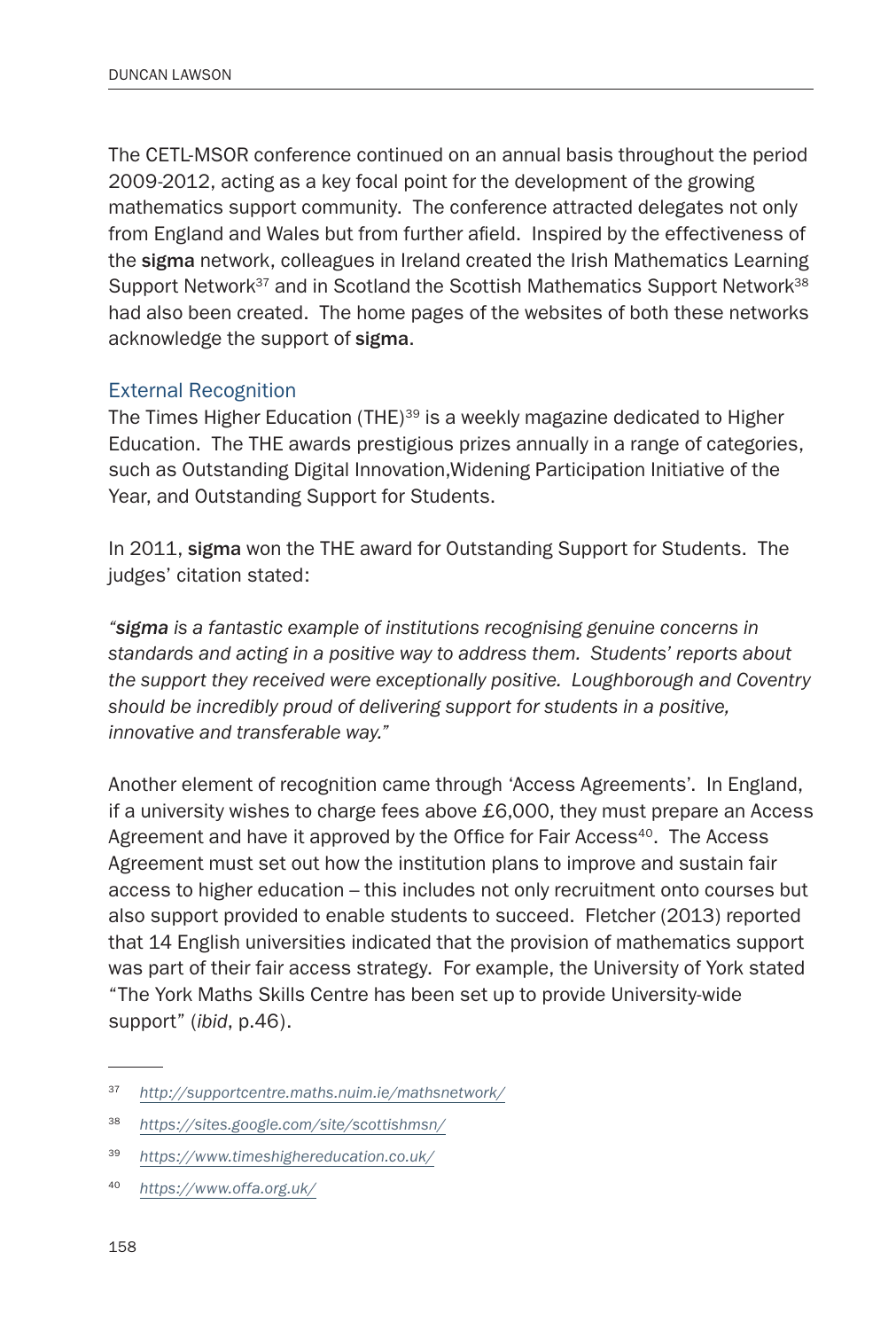Shortly after sigma received the THE award, the then Minister of State for Universities and Science, David Willetts, visited Loughborough University. As part of this visit, he was taken to the mathematics learning support centre and learnt about the work of sigma. He was so impressed that he started referring to sigma's work in speeches focusing on the importance of mathematical and quantitative skills, not only in the STEM disciplines, but also in other disciplines such as the social sciences. In 2013, in his publication *Robbins revisited: Bigger and better higher education* (Willetts, 2013), he praises the role sigma is playing across the sector (*ibid,* p.51).

# sigma: the shoestring year (2012-13)

From August 2005 to August 2012, sigma had received considerable financial support, firstly from the CETL programme and then from the National HE STEM Programme. This had enabled the establishing of a community of practice, a network of mathematics support practitioners. Coventry and Loughborough Universities played a central role in this community, but as the community grew, other institutions, notably the regional hubs, took on increasing responsibilities.

In May 2012, sigma organised a one day workshop entitled "Looking to the future", to which all the key members of the sigma network were invited. The purpose of this workshop was to prepare for a future in which funding for community activities would be limited – funding for continuation of mathematics support centres within institutions was, in most cases, secure. At this workshop, one of the sigma directors gave a presentation called "sigma: the last seven years". After reviewing sigma's achievements, he drew on the story of Joseph and Pharaoh<sup>41</sup> in which Joseph interprets Pharaoh's dream as foretelling seven years of plenty followed by seven years of famine. sigma had enjoyed seven years of plenty and now had to plan for a future where famine was the outlook.

Members of the network committed themselves to maintaining as much activity as was possible. Each of the regional hub co-ordinators agreed to continue in their role and to maintain two events per year. A new post of Chair of the sigma network was created and one of the hub co-ordinators agreed to take on this role of maintaining an active community. The sigma directors agreed to continue to run staff development workshops, particularly tutor training, in order to assist inexperienced centre managers.

<sup>41</sup> Genesis chapter 41.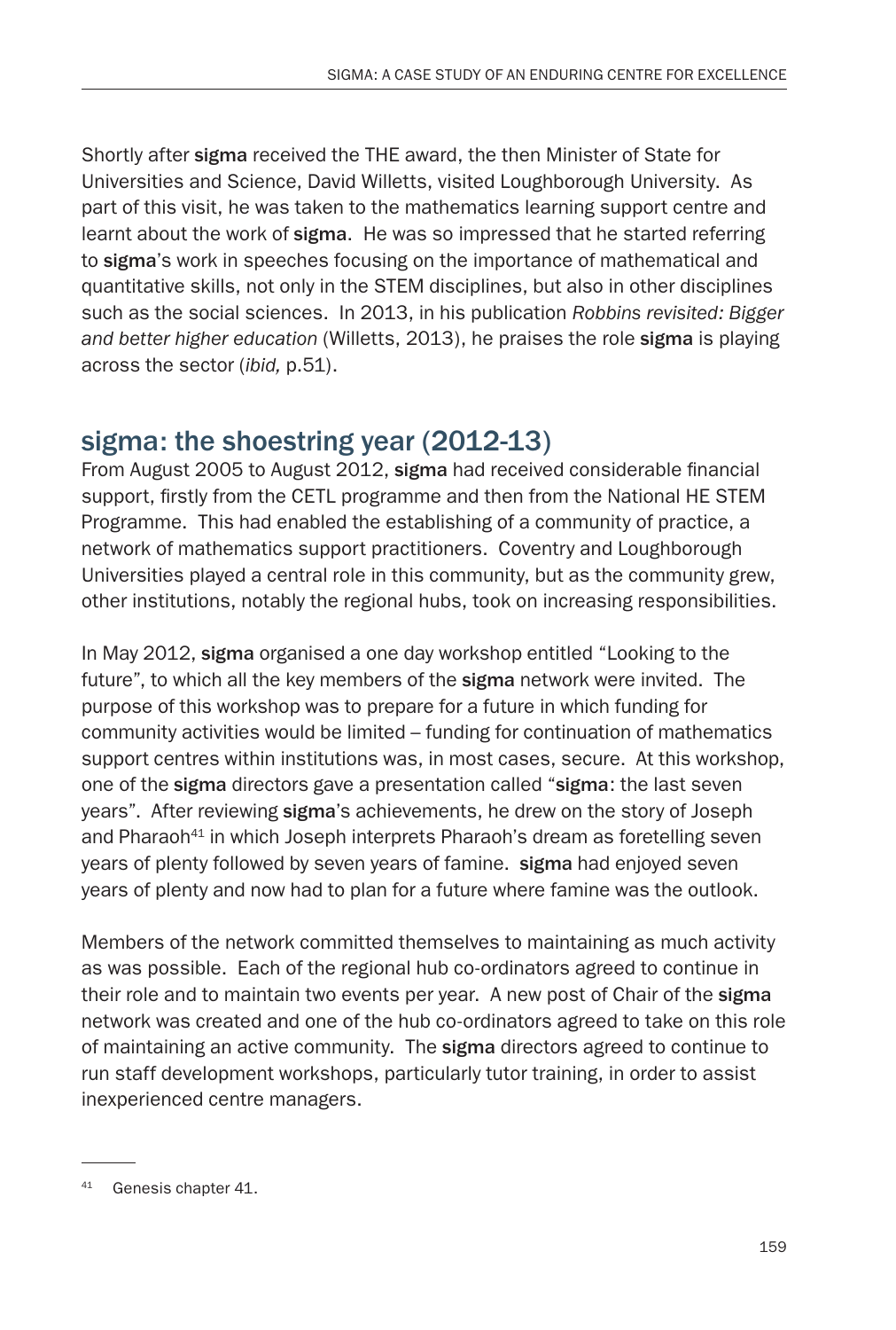The CETL-MSOR conference was maintained through on-going links with the MSOR Network. The 2012 conference had taken place in June so that funding from the National HE STEM Programme could be used to support it. Underwriting of the 2013 conference (which took place in the usual September slot) was the last act of collaboration between sigma and the MSOR Network as this organisation had also lost its funding and ceased to exist in 2012. However, no prizes were awarded in 2013, since there was no funding available.

Although this voluntary activity enabled key elements of sigma's cross-sector work to continue, the sigma directors were working to identify other sources of funding to enable the level of activity to be expanded. In view of the interest being shown by the Minister of State for Universities and Science, the directors wrote to him, thanking him for his interest and kind words but pointing out that these were coming just at the time when sigma was losing all funding to operate on the national stage. The Minister invited the sigma directors to a meeting to discuss the future of mathematics support. At this meeting, he promised to speak to various organisations within higher education who might be able to fund further work in this area.

### sigma: the HEFCE project (2013-2016)

Early in 2013, sigma was approached by HEFCE and invited to submit an application to the Strategically Important and Vulnerable Subjects fund. A proposal was duly submitted in which sigma set out a plan to establish a sustainable community of practice in mathematics and statistics support through a three year programme of activity. This programme of activity would include the maintenance of the regional hub network; a further funding call to establish new centre; continuation of the annual conference and prizes; resource development (particularly but not exclusively in statistics); and provision of funding for student internships to work on projects related to mathematics and statistics support. Apart from the staffing costs, the bulk of the funding received from HEFCE would not be retained by sigma centrally but be distributed to other universities.

In October 2013, HEFCE announced<sup>42</sup> that it would provide funding of over £800,000 to sigma to enable it to carry out this work over the next three years. At the time of writing, sigma has held two further calls for the establishment of new centres and ten institutions have been awarded funding. In addition, one institution that had a very small mathematics support provision has also been

<sup>42</sup> *<http://www.hefce.ac.uk/news/newsarchive/2013/Name,93960,en.html>*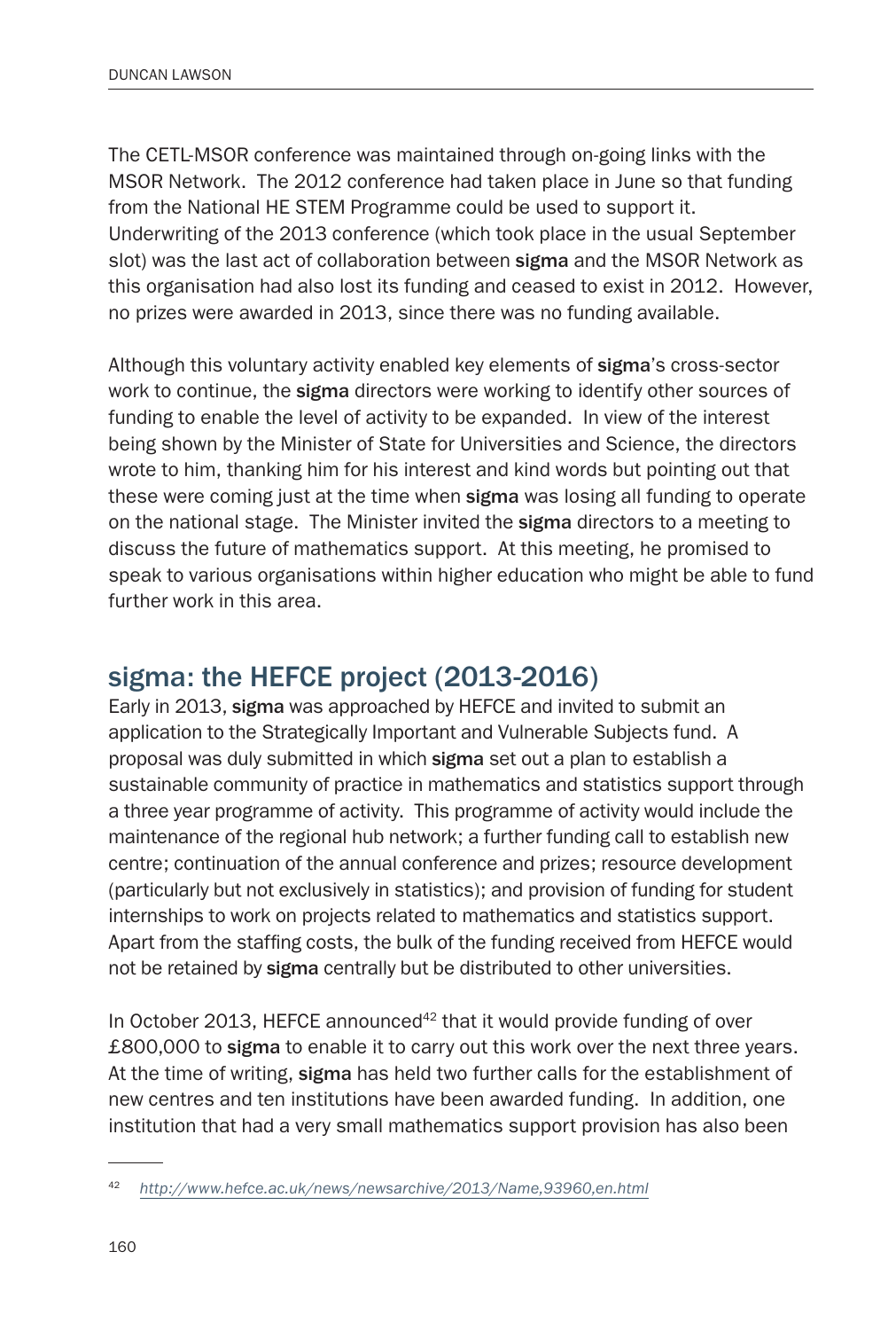awarded funding to increase the scale of activity. The new centres included two in further education colleges which provide higher education (so-called HE in FE). These institutions have encountered some different problems from those met in traditional higher education providers. Another of the new centres is at the University of the Arts, London. This is the first mathematics support provision that sigma has assisted in a specialist art institution. Their students are interested in a relatively small number of topics, particularly in geometry – which is not covered to any great depth in the school mathematics curriculum. As with the previous batch of new centres, these new centres were all provided with an experienced mentor to support them in the early stages of their development.

The funding of student internships revisits an initiative that took place with some success during the CETL years. Internships are allocated via a competitive bidding process. Experience has shown that interns tend to be more productive when they are part of a team (of at least two) rather than working in isolation. For this reason, sigma insists that the institution must allocate funds for a second intern to work alongside the sigma funded intern. Student interns are strongly encouraged to present at the CETL-MSOR conference and these student presentations have been of the highest quality.

The CETL-MSOR conference has continued, with more delegates each year, bringing the whole community together. The annual sigma prizes have been reinstated. The prizes provide evidence of the strength of the mathematics support community – ten prizes in total have been awarded since 2009 and all the recipients have come from different universities. The regional hubs have continued to provide local points of contact for networking and sharing of good practice.

As part of the sustainability strand which HEFCE insisted be part of this programme of activity, sigma commissioned a high level sector needs analysis. A sample of 23 senior managers (typically Pro-Vice-Chancellors for Learning and Teaching) were interviewed about their understanding of the needs of their students in relation to mathematics and statistics support. The 23 institutions represented in the sample were from all parts of the spectrum of universities, from research intensive to teaching intensive. However, despite the variation in the universities several common themes emerged. All universities reported that some of their students were challenged by the mathematical or quantitative elements of their courses and needed additional support. Most of the PVCs were aware of the work that sigma had undertaken and regarded sigma as the 'go-to' organisation for assistance. They highlighted the need for staff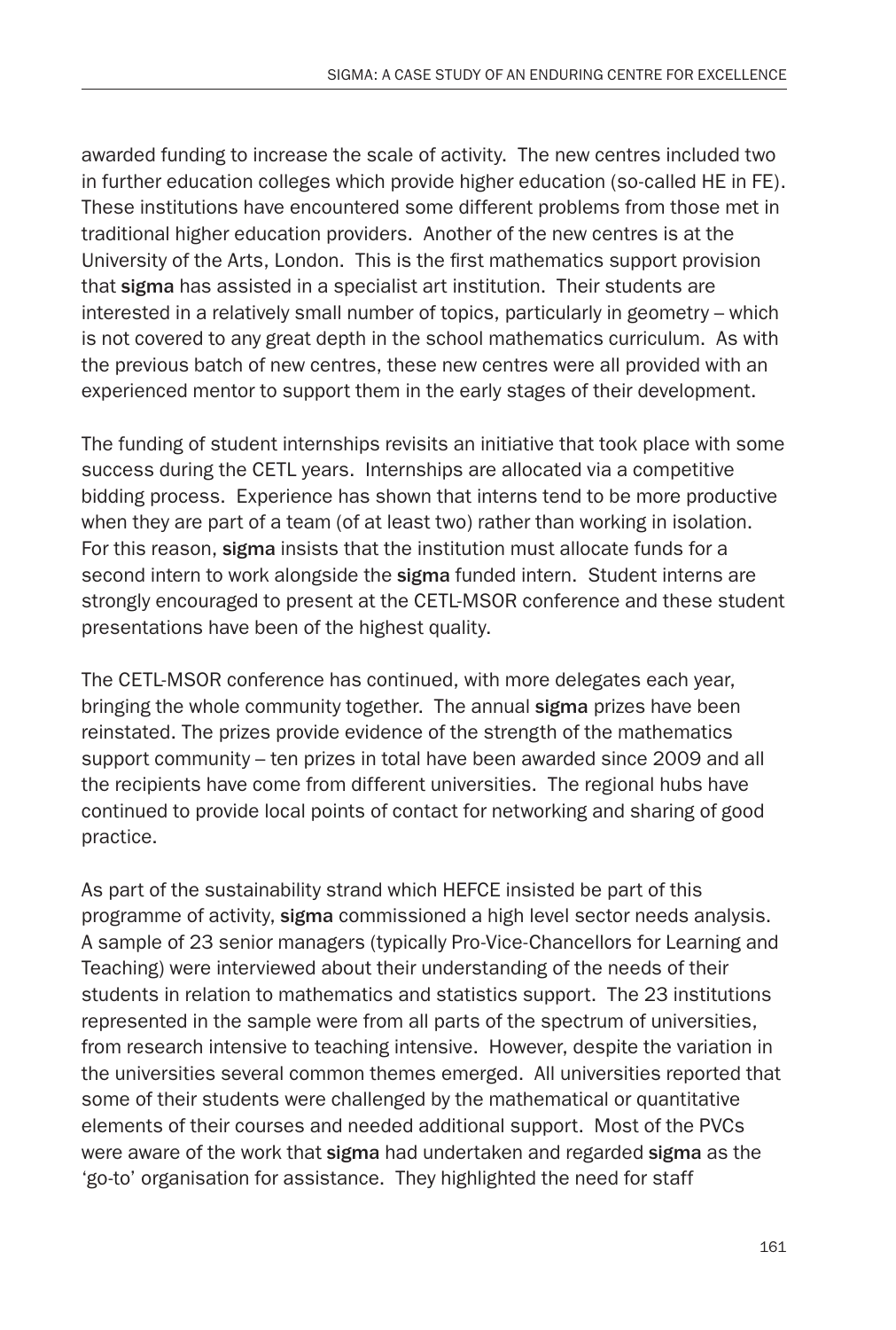development, in a discipline context, to assist academic colleagues in designing appropriate curricula and in developing approaches to teaching (particularly as some of these colleagues are themselves challenged by a quantitative approach to their discipline). A full report of this piece of work has been published by sigma (Tolley and McKenzie, 2015).

The sigma Network has already begun to plan for the future beyond the end of the current HEFCE programme. A draft constitution has been drawn up to establish the Network as a formally constituted association, whose goals will be to continue the community of practice as a place where good practice is disseminated, resources are shared and which champions mathematics and statistics support.

# **Conclusion**

The summative evaluation of the CETL programme (SQW, 2011) records that there is little evidence of the impact of CETLs on the HE sector. For example, it states "specific evidence of the adoption of CETL approaches in non-funded HEIs is much scarcer" (ibid, p. iv). Subsequent articles used headlines such as "CETLs' impact assessed: the sector hardly felt a thing" (Grove, 2012).

However, as this chapter has demonstrated, these comments do not apply to sigma. Institutions the length and breadth of the United Kingdom and further afield have adopted the approaches sigma has developed. These institutions have then in turn contributed to further development through participation in a vibrant community of practice.

The early days of mathematics support have been described by Kyle (2010, p.103) as "a form of cottage industry practised by a few well meaning, possibly eccentric individuals". However, his article goes on to conclude that "Mathematics support came of age in the first decade of the 21st century" (*ibid*, p.104). It is hard to argue with the assertion that this 'coming of age' was due to the work of sigma.

In sigma's final report for the National HE STEM Programme, David Youdan, Executive Director of the Institute of Mathematics and Its Applications, is quoted as follows: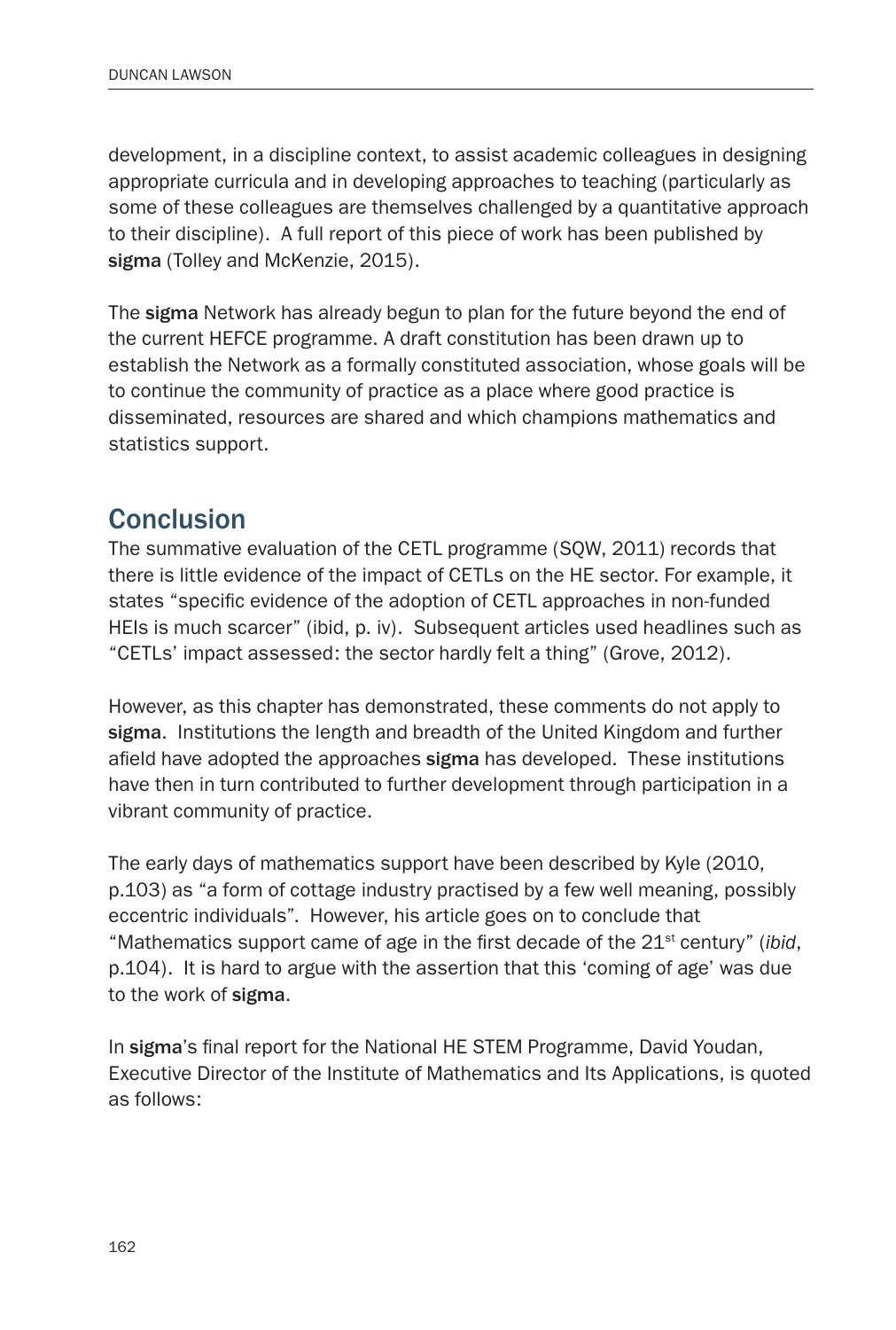*"It is hard to overstate the importance of the expansion of the sigma network … The accepted position is that it is now a student's right to receive support with the mathematical content of their degree."* (Fletcher, 2013, p.49)

This message brings the focus back to where it should be when considering centres for excellence – the impact on students. Through the work of sigma, the learning experience of tens of thousands (possibly hundreds of thousands) of students has been improved. That surely is success.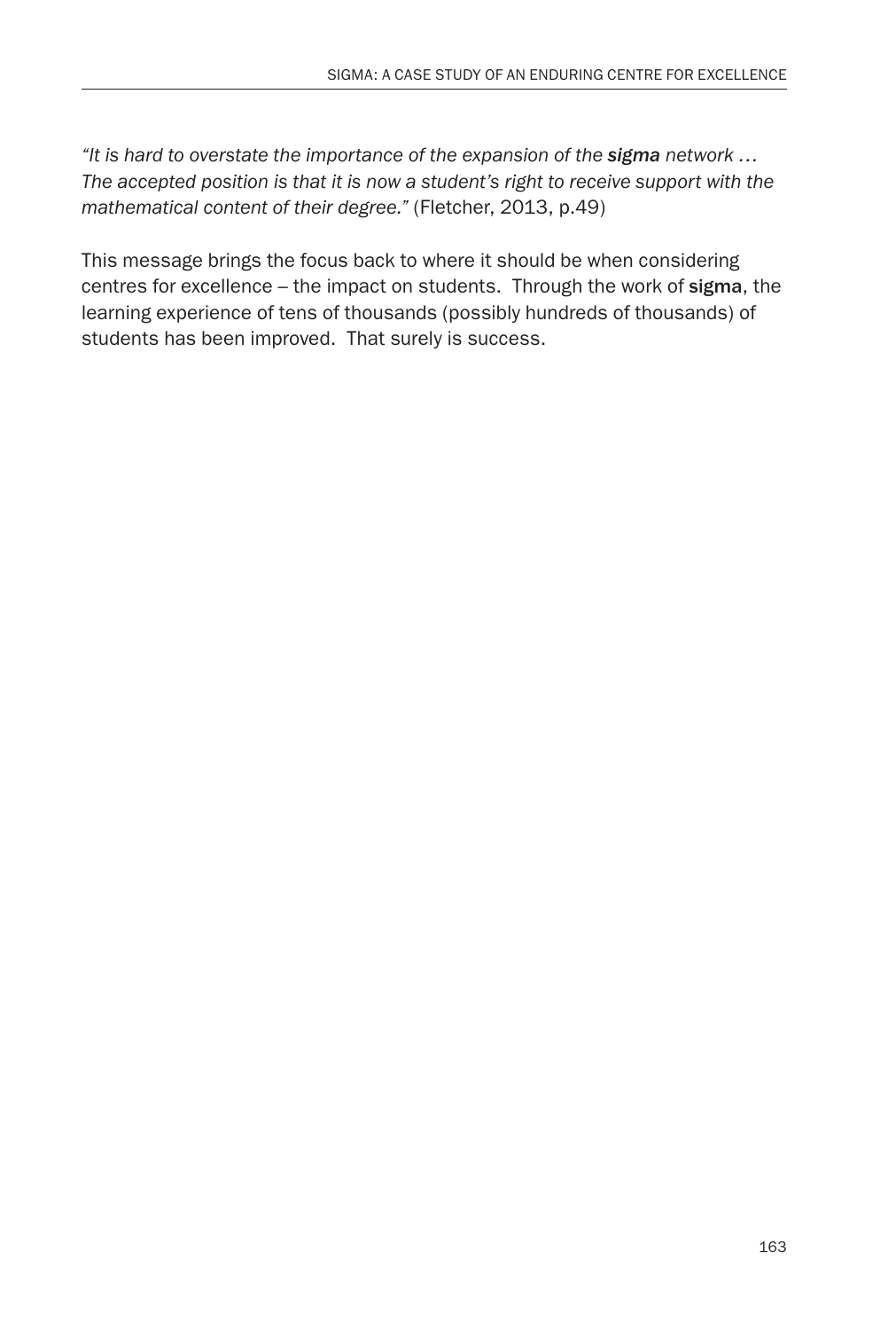#### References

Croft, T. and Grove, M. (2011) *Tutoring in mathematics support centres*, sigma, National HE STEM Programme, University of Birmingham, Birmingham. Available at *[http://www.sigma-network.ac.uk/wp-content/uploads/2012/11/46836-](http://www.sigma-network.ac.uk/wp-content/uploads/2012/11/46836-Tutoring-in-MSC-Web.pdf) [Tutoring-in-MSC-Web.pdf](http://www.sigma-network.ac.uk/wp-content/uploads/2012/11/46836-Tutoring-in-MSC-Web.pdf)*. Accessed 28 August 2015.

DFES (2003) *The future of higher education*, Department for Education and Skills, London. Available at *[http://webarchive.nationalarchives.gov.](http://webarchive.nationalarchives.gov.uk/20040117001247/http://dfes.gov.uk/highereducation/hestrategy/foreword.shtml) [uk/20040117001247/http://dfes.gov.uk/highereducation/hestrategy/foreword.](http://webarchive.nationalarchives.gov.uk/20040117001247/http://dfes.gov.uk/highereducation/hestrategy/foreword.shtml) [shtml](http://webarchive.nationalarchives.gov.uk/20040117001247/http://dfes.gov.uk/highereducation/hestrategy/foreword.shtml)*.

Accessed 28 July 2015.

Engineering Council (2000) *Measuring the Mathematics Problem*, Eds: Hawkes, T. and Savage, M., Engineering Council, London. Available at *[http://www.engc.](http://www.engc.org.uk/engcdocuments/internet/Website/Measuring%20the%20Mathematic%20Problems.pdf) [org.uk/engcdocuments/internet/Website/Measuring%20the%20Mathematic%20](http://www.engc.org.uk/engcdocuments/internet/Website/Measuring%20the%20Mathematic%20Problems.pdf) [Problems.pdf](http://www.engc.org.uk/engcdocuments/internet/Website/Measuring%20the%20Mathematic%20Problems.pdf)*.

Accessed 4 August 2015.

Fletcher, L. (2013) *The Mathematics Support Community of Practice*, sigma. Available at *[http://www.sigma-network.ac.uk/wp-content/uploads/2013/03/](http://www.sigma-network.ac.uk/wp-content/uploads/2013/03/report-1.pdf) [report-1.pdf](http://www.sigma-network.ac.uk/wp-content/uploads/2013/03/report-1.pdf)*.

Accessed 30 August 2015.

Green, D. and Croft, T. (2012) *Gathering student feedback on mathematics and statistics support provision: a guide for those running mathematics support centres*, sigma, Loughborough University, Loughborough. Available at *[http://www.sigma-network.ac.uk/wp-content/uploads/2012/11/Evaluation-](http://www.sigma-network.ac.uk/wp-content/uploads/2012/11/Evaluation-Report-web-version.pdf)[Report-web-version.pdf](http://www.sigma-network.ac.uk/wp-content/uploads/2012/11/Evaluation-Report-web-version.pdf)*.

Accessed 28 August 2015.

Grove, J. (2012) CETLs' impact assessed: the sector hardly felt a thing, *Times Higher Education*, 15 March 2012, p.6.

Harmsworth, S. and Turpin, S. (2000) *Creating an Effective Dissemination Strategy*, TQEF. Available at *[http://www.innovations.ac.uk/btg/resources/](http://www.innovations.ac.uk/btg/resources/publications/dissemination.pdf) [publications/dissemination.pdf](http://www.innovations.ac.uk/btg/resources/publications/dissemination.pdf)*.

Accessed 31 July 2015.